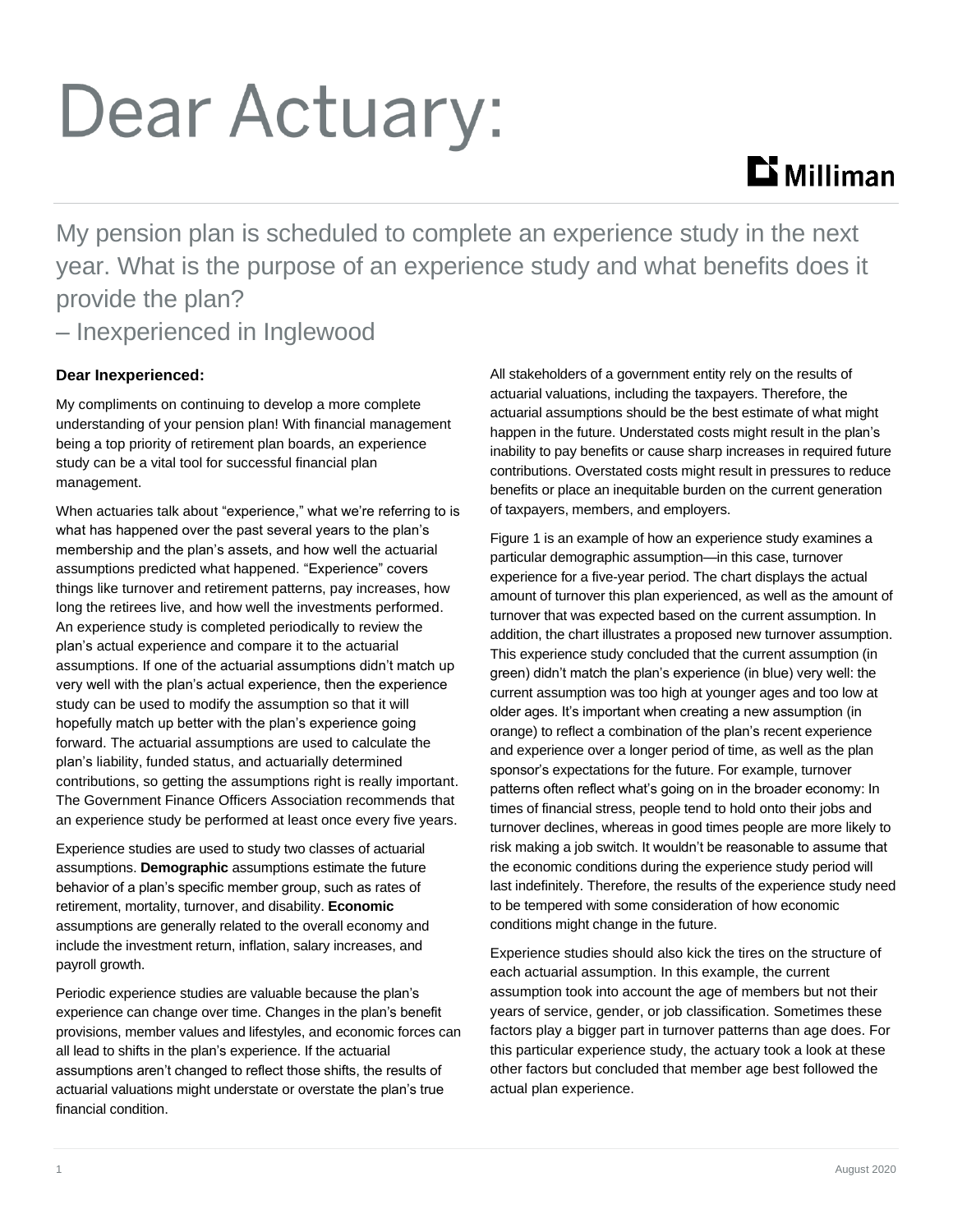

#### **FIGURE 1: EXPERIENCE STUDY REVIEW: TURNOVER EXPERIENCE 2014-2019**

■ Terminations expected based on proposed new assumption

Gender and service did not relate as clearly to turnover patterns for this group as age did.

I mentioned before that an experience study covers both demographic and economic assumptions. Now let's look at one of the key economic assumptions, the investment return assumption, and explore the impact of using an assumption that's too high. Figure 2 shows what happens to the actuarially determined contribution if the plan's assets consistently underperform relative to the assumption.

#### **FIGURE 2: INVESTMENT RISK**